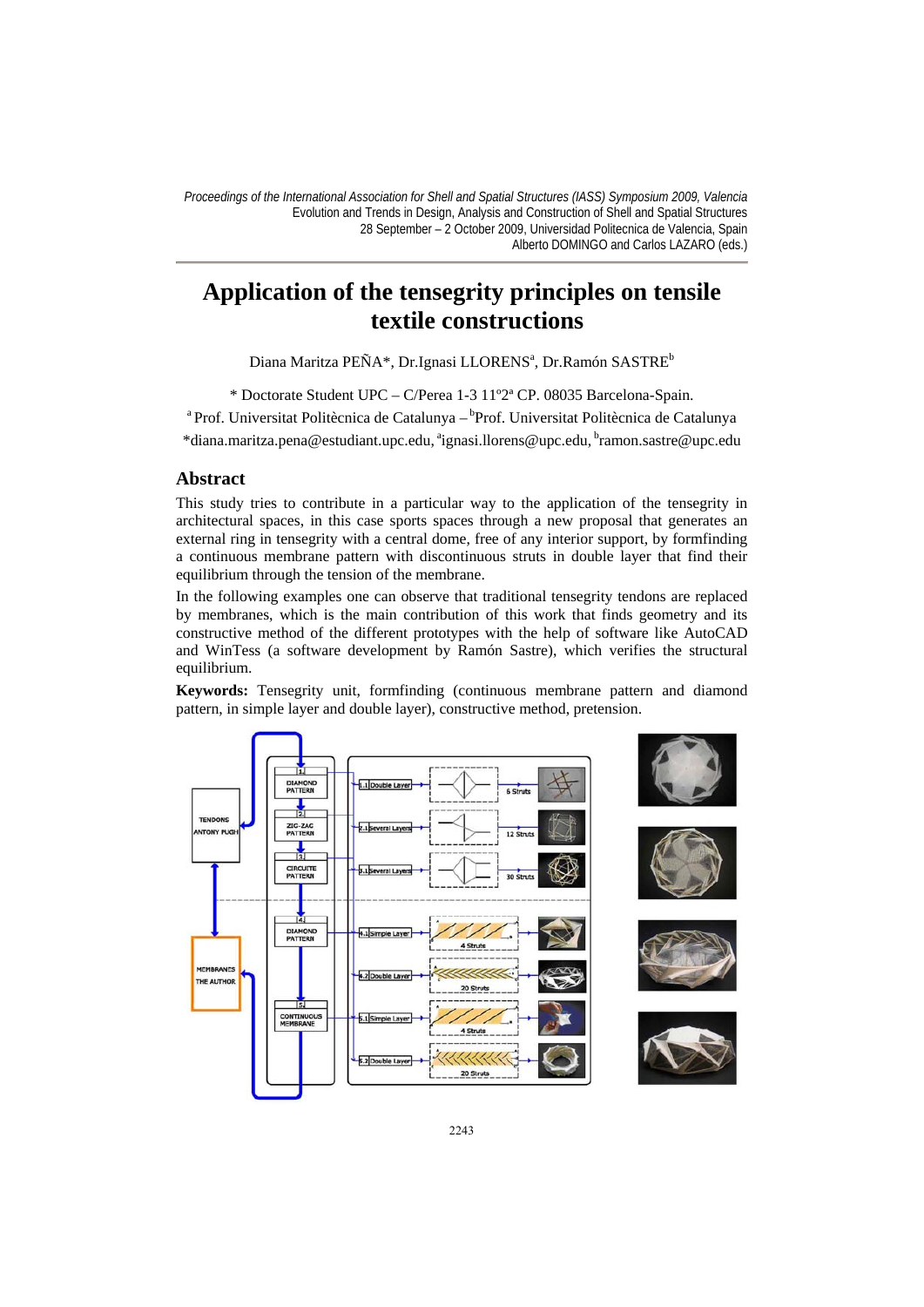# **1. Definition of tensegrity**

The tensegrity geometry is defined by the equilibrium of tensile and compressive forces. The tensegrity geometry is characterized for having discontinuous compression bars, which remain in equilibrium by tensed cables. The balance is achieved because all the compression and tension forces are perfectly distributed, that is to say work jointly, where the structural form is guaranteed because finally the system is closed and auto-balanced, as Fuller [1] had said "Islands of compression in an ocean of tensions".

### **2. Precedents**

In 1976 Anthony Pugh of the University of California (Berkeley) wrote his book "An Introduction to Tensegrity" where he showed and described different models; in addition he did a classification of the diverse existing typology [2]. He described three models, or basic patterns, with which the tensegrity structures can be constructed: a diamond pattern, a zigzag pattern and a circuit pattern. This classification originates from the relative position of the bars amongst themselves and the ends of the tendons [3]. This work rises from Anthony Pugh's classification of the diamond pattern and the position of the bars aligned in a simple layer or a double layer, and proposes models using a continuous membrane and a diamond pattern.

## **3. Formfinding by geometry**

The tensegrity geometric construction of this study is based on:

- The conception of a basic module or tensegrity unit from polygons and polyhedrons (prisms and anti-prisms), Platonic and Archimedes solids. [4]
- The substitution of geometric components like edges and vertexes by bars, cables and joints by faces in membranes.
- Forming more complex systems from groups and variations of the basic module.

#### **3.1 Model types – Membrane patterns (contribution of the author)**

**a. Diamond membrane pattern and struts in a simple layer** 



Figure 1. A tensegrity unit in a diamond pattern (an anti-prism of 4 struts).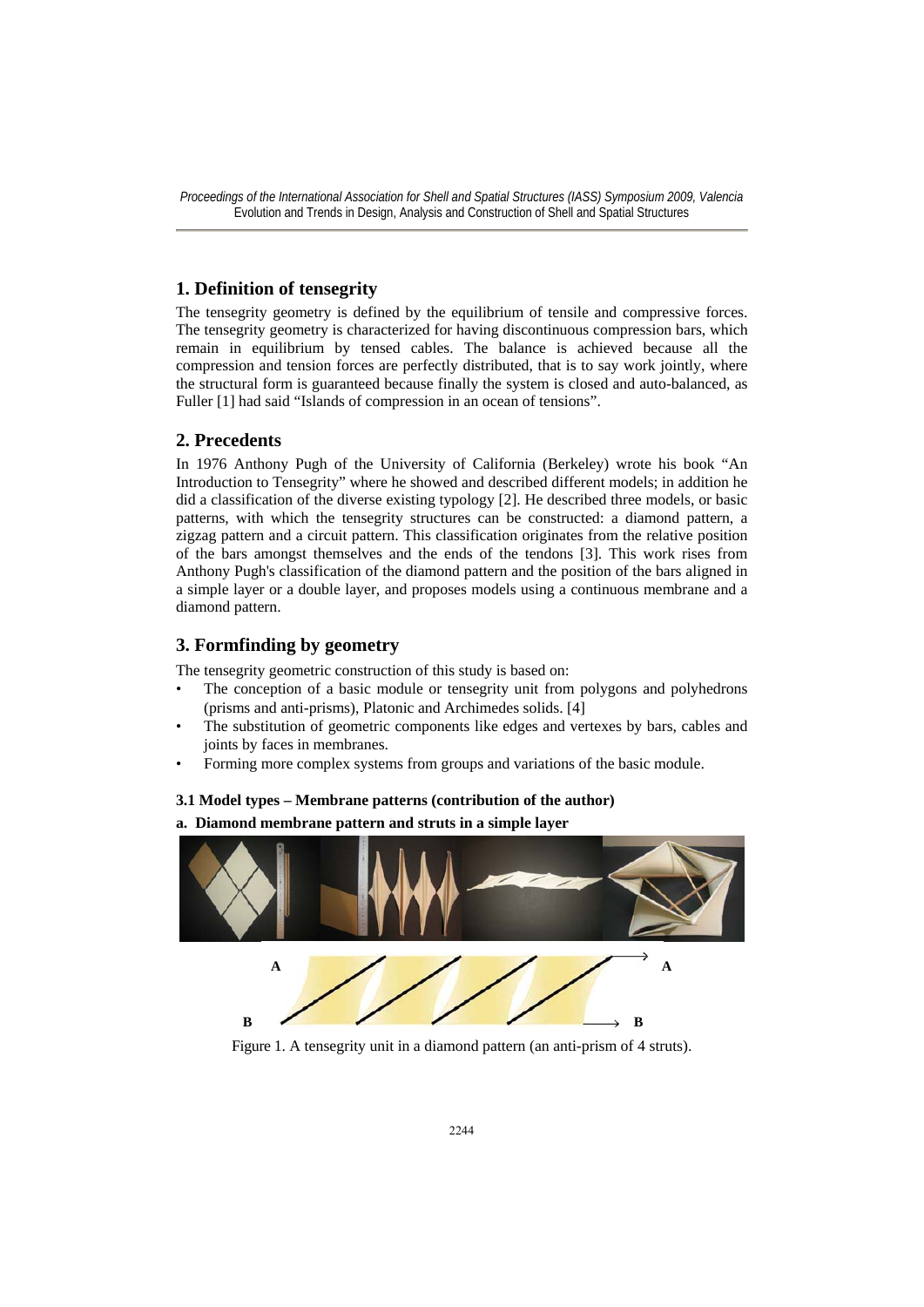The process is generated by cutting textile membrane, rhombus or diamond shape patterns, for the basic anti-prism unit of four bars, which are arranged in an oblique direction or diagonal position. The bars are joined to the end points of the membrane as shown in Fig. 1. The bars are tied to the adjacent pattern on one of its vertexes, and so on. The tied up units can be closed by joining the first bar and the last membrane pattern. The final anti-prism form has four paraboloids surfaces constructed from a flat rhombus. The initial position of the bars in this case is a simple layer.

#### **b. Continuous membrane pattern and struts in a simple layer**



Figure 2. A tensegrity unit formed by continuous membrane patterns (an anti-prism of 4 struts).

One can depart from the previously described process, and use a continuous rectangular membrane pattern to find the form. The bars arranged in a simple layer and joined to the end points of the membrane as shown in Fig. 2. Finally the system is closed by joining the first bar and the last corner of the membrane. The equilibrium of this unit tensegrity antiprism with four bars and continuous membrane pattern is achieved through the tension of the membrane. The final form is a continuum of four paraboloids.

#### **c. Continuous membrane pattern with twenty struts in a double layer**

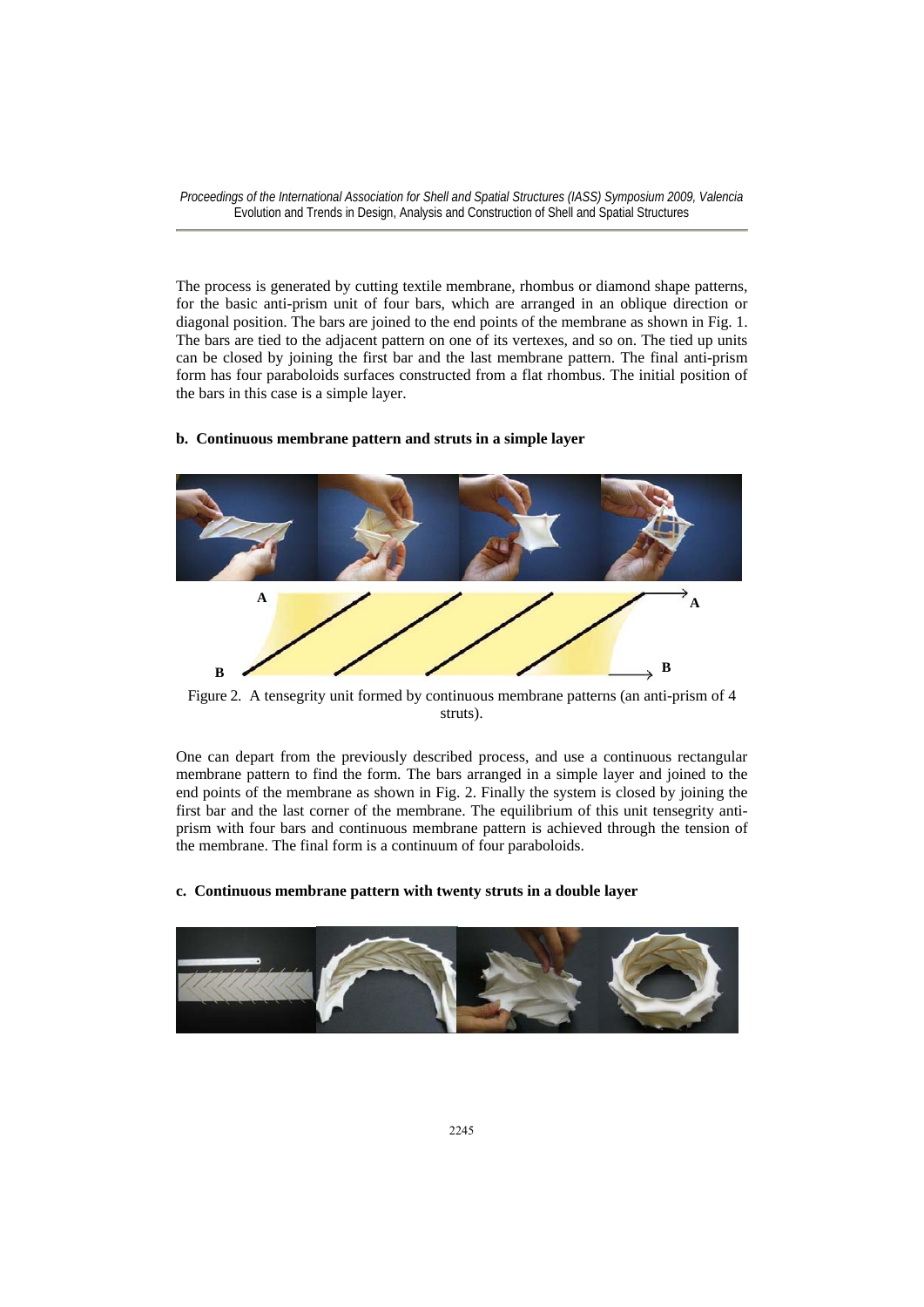

Figure 3. A tensegrity ring with a continuous membrane and 20 struts.

In this tensegrity ring, formfinding is generated by means of a continuous membrane pattern, which has an initial rectangular form. For this model of twenty bars in a double layer, the bars arrange in oblique direction or diagonal position, in alternate form and are joined to the end points of the membrane like shown in Fig. 3, and resemble the veins of a leaf. Finally the system is closed by joining the first bars and the last corners of the membrane. The initial location of the bars was determined by an orthogonal mesh, whose distance was defined by the elasticity of the membrane regarding the length of the diagonal bar. The final form is a continuum of ten paraboloids above and ten paraboloids below.



#### **d. Diamond membrane pattern and mesh with twenty struts in a double layer**

Figure 4.A tensegrity ring with a central dome and a diamond membrane pattern with 20 struts.

Formfinding is generated by means of a diamond membrane pattern. This model is formed by two layers of twenty bars, which are arranged in an oblique direction or diagonal position. The bars are tied to the end points of the membrane as shown in Fig.4. Then the bars are joined to the adjacent pattern at one of the remaining free end points. The procedure is repeated with the adjacent pieces, which include the alternate ones of the lower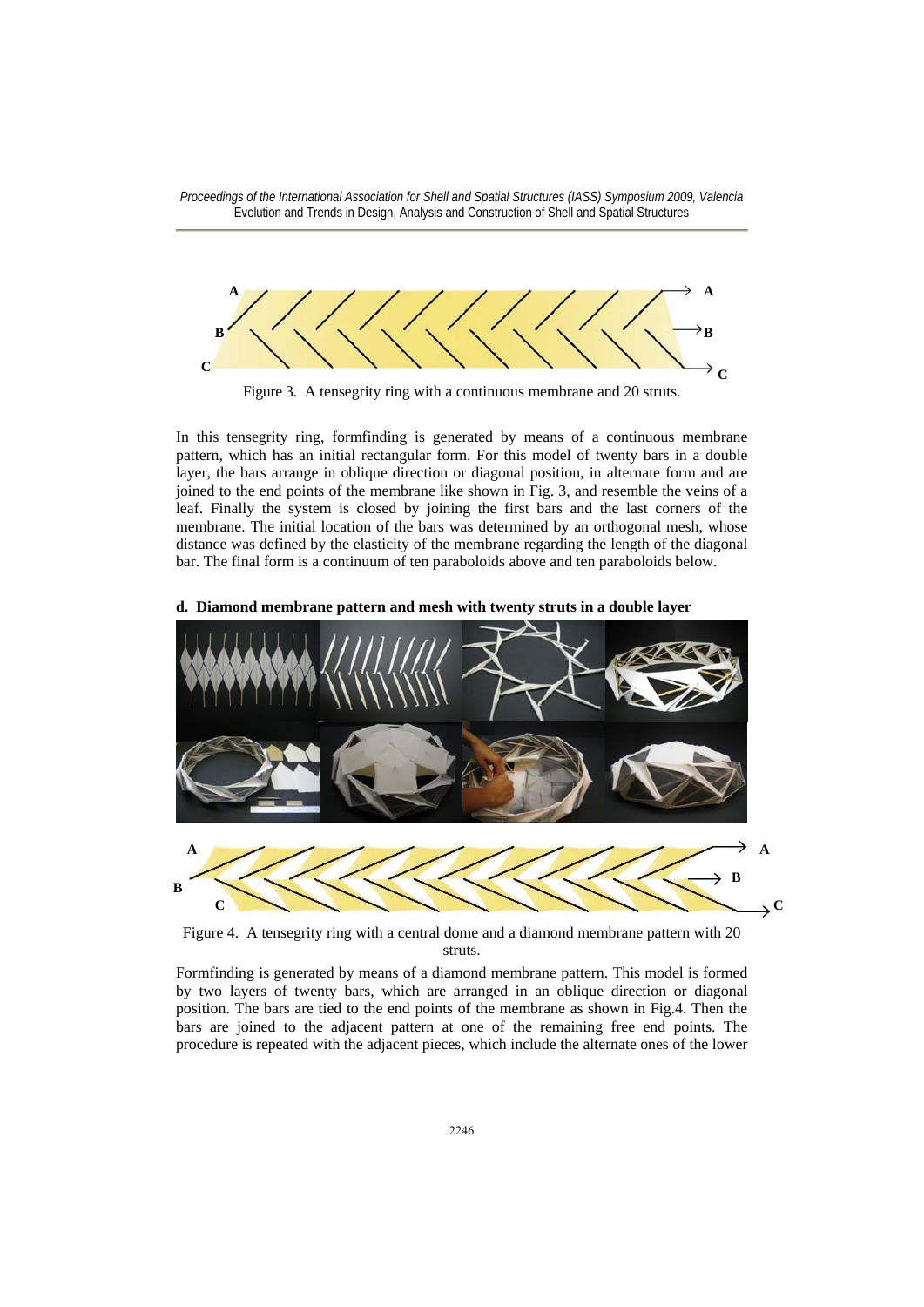level that are joined to the top bars at the adequate place of the pattern continuum. The last two bars close the system.

The final ring form is a continuum of ten paraboloids (on the upper level) and ten paraboloids (on the lower level). To cover the upper ring a supported central dome is proposed that creates an internal free space. The central dome is formed by a central mast and several minor masts placed in a circular form, which are held by the tension of the membrane. At the same time, the membrane helps to balance the system and joins the top dome with the tensegrity ring.

In this case, the top part of the model uses a textile membrane and the lower part uses a mesh with which it is possible to observe the location of the masts and the bars in inside the structure.

Finally a 40 cm. in diameter tensegrity structure has been completely constructed. To achieve a larger diameter, the number of bars would have to increase, but this must be proportional to the elasticity of the used membrane.

If one compares the model in Fig. 4 with the continuous membrane in Fig. 3 it can be observed that though they have the same number of bars, the diameter of model in Fig. 4 is larger, approximately double, and for this reason the diamond pattern model was selected to continue with the structural analysis by means of WinTess software.

#### **3.2 Formfinding by AutoCAD and WinTess software**



Figure 5. A tensegrity ring with a central dome constructed by AutoCAD.

Formfinding is generated using the AutoCAD and WinTess software [5]. First, an orthogonal 40 point mesh was constructed where the coordinates  $(x, y, z)$  came from the chosen model (Fig. 4). After introducing the coordinates and defining the bars like: membranes, border cables, external cables, tubes, etc. with their respective structural characteristics and proper weight; a static equilibrium analysis of the prestressed membrane structure was performed. The balance is achieved because all the compression and tension forces are perfectly distributed, that is to say they work jointly, where the structural form is guaranteed, because finally the system is closed and auto-balanced.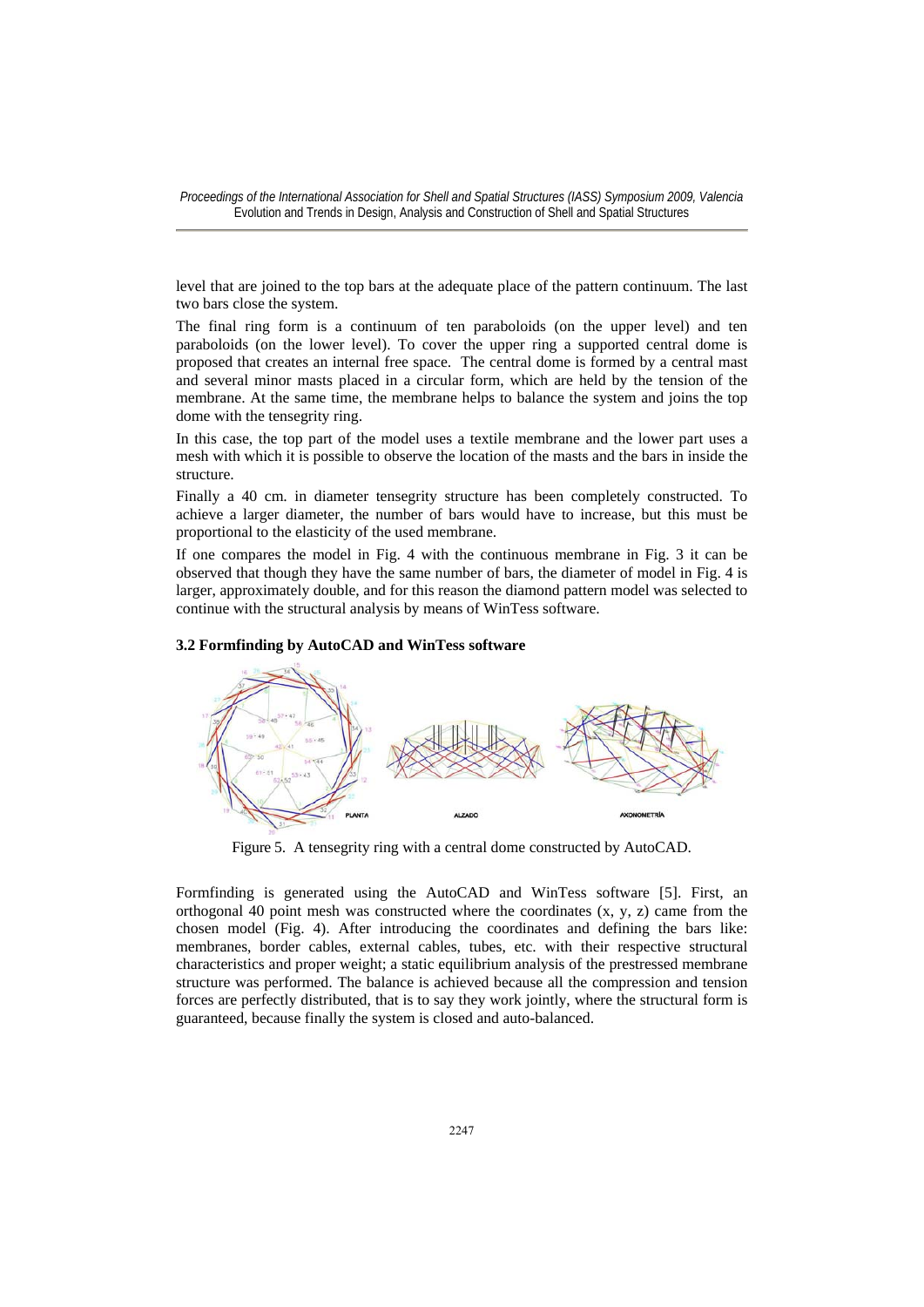

Figure 6. A tensegrity ring generated by WinTess.

# **4. Structural analysis**

Tensegrity structures are characterized because of their: [6]

- Discontinuous elements that work under compression,
- Prestressed structure.
- Auto-balanced structure.

In the following analysis the model is tested for external loads, first for wind at 170 km/h, and then for 50 kg/m<sup>2</sup> of snow. The tensegrity ring has sufficient stiffness to withstand the wind, however the major horizontal displacement is of 1143 mm, therefore the central dome moves also, hence it is necessary to use external elements to prevent the displacement and probably the collapse of the structure.

Pressure changes, depending on the direction of the wind over the membrane, and deforms and creates points of suction (dynamic pressure for 150 km/h wind over the membrane is 100 kg/m2 approximately). In case of snow, the central dome has a vertical displacement of 800 mm at the membrane where the maximum stress is located.

Exterior tubes are proposed to prevent these exceptional displacements. The exterior tubes are placed surrounding the ring so that they continue in the direction of the forces coming from the top membrane dome. The pretension cables can then increase the stiffness of the structure, and contribute to support the balance of the system.



Figure 7. The structural analysis considering self weight (left), and external loads like wind and snow (right).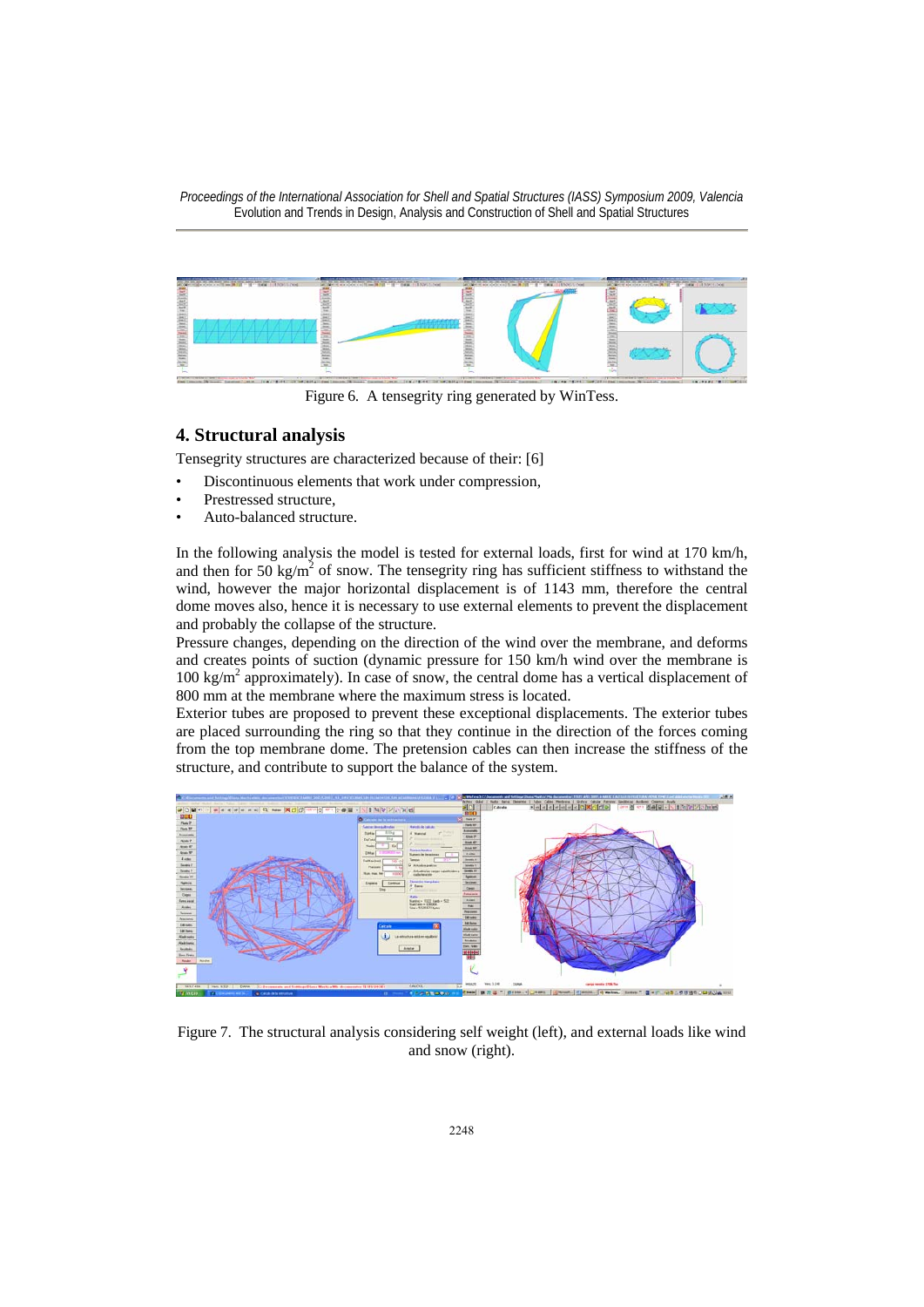# **5. Application**

There exists a need for roof structures that can cover big surfaces and spaces, but free of any interior supports. After doing the pertinent calculations, a tensegrity ring is proposed with a central dome, using diamond membrane patterns with twenty struts in a double layer, to cover a 40m diameter sports arena, which has a surface of  $1.200 \text{ m}^2$  and may be occupied by 626 persons, approximately.



Figure 8. Application of the tensegrity ring to cover a sports arena.

### **6. Conclusions**

This methodology allows this conclusions:

- Tensegrity is not a conventional structure.
- The balance is solved by formfinding, constructive methods and pretension possibilities, where models of continuous membranes and diamond patterns, with bars in a simple layer or double layer are proposed.
- It is essential to know the initial state system (pretension and stiffness of the elements that compose it) and its behaviour when it is subjected to external actions.
- Tensegrity structures are kinematically weak and need geometrical stiffening elements, such as tension elements [7].
- The analysis of the forces in the components is important, considering endogenous factors, like the internal prestress of the structure and exogenous factors, such as external loads, points of support, anchorages, etc.
- The major stress distribution given by the WinTess software shows the importance of property selection in the elements (to define dimensions). In addition it is observed that a safety coefficient to take account for the calculation.
- The difficulty of these systems lies in the fact that though they are auto-balanced, with external loads such as wind and snow, it is necessary to increase the stiffness of the elements and moreover they should be reinforced by external tubes, which help to prevent a collapse of the system in particular conditions.
- The system stiffness is achieved through the membrane prestress and auxiliary external elements such as tubes.